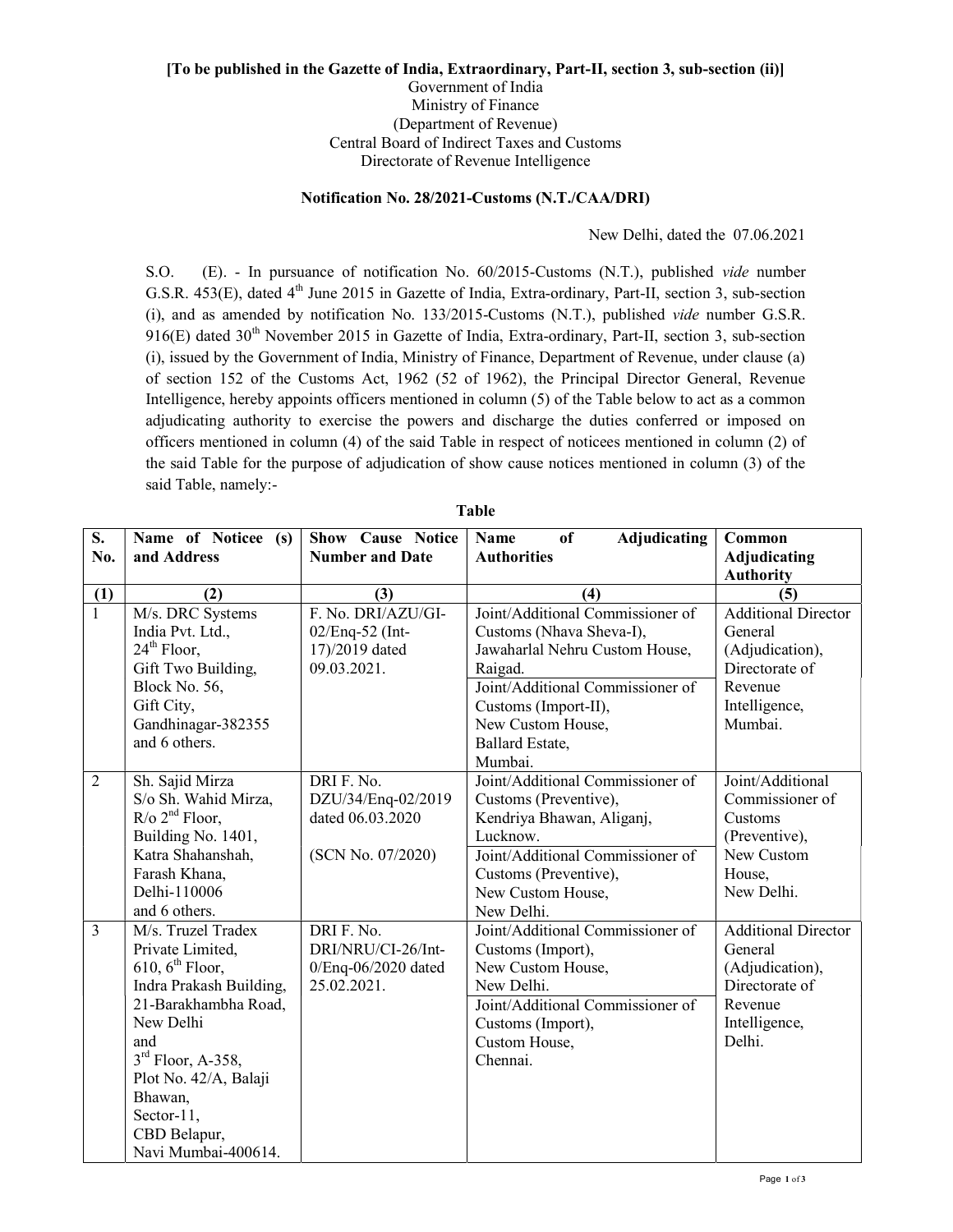| $\overline{4}$ | M/s. Penta Gold<br>Limited,<br>30, 1 <sup>st</sup> Floor, Zaveri<br>Bazar,<br>Champa Gully,<br>Mumbai<br>and 4 others.                                                                 | DRI F. No.<br>DRI/NRU/CI-26/Int-<br>$0$ /Enq-3/2020 dated<br>25.02.2021.                 | Principal Commissioner/<br>Commissioner of Customs<br>(Preventive), New Custom House,<br>Ballard Estate,<br>Mumbai.<br>Joint/Additional Commissioner of<br>Customs (Preventive),<br>Custom House,<br>Kolkata.                                                                                                                                                                                                                                                                                                                                                                                                                                                                                                                                                                                                                                                                                                                                     | Principal<br>Commissioner/<br>Commissioner of<br>Customs<br>(Preventive),<br>New Custom<br>House,<br>Ballard Estate,<br>Mumbai. |
|----------------|----------------------------------------------------------------------------------------------------------------------------------------------------------------------------------------|------------------------------------------------------------------------------------------|---------------------------------------------------------------------------------------------------------------------------------------------------------------------------------------------------------------------------------------------------------------------------------------------------------------------------------------------------------------------------------------------------------------------------------------------------------------------------------------------------------------------------------------------------------------------------------------------------------------------------------------------------------------------------------------------------------------------------------------------------------------------------------------------------------------------------------------------------------------------------------------------------------------------------------------------------|---------------------------------------------------------------------------------------------------------------------------------|
| 5              | M/s. Wall Life India<br>(through its Proprietor<br>Sh. Raj Bedi),<br>LIG-1, 333/34,<br>Sector-2, Pandit<br>Deendayal Upadhyay<br>Nagar, Raipur,<br>Chattisgarh-492010<br>and 2 others. | SCN F. No.<br>DRI/IZU/Int-24/Enq-<br>14/2020/ADD/SCN-<br>12/2020-21 dated<br>26.02.2021. | Joint/Additional Commissioner of<br>Customs,<br>Telengkhedi Road, Civil Lines,<br>Nagpur.<br>Deputy Commissioner of Customs,<br>New Courier Terminal,<br>Delhi.                                                                                                                                                                                                                                                                                                                                                                                                                                                                                                                                                                                                                                                                                                                                                                                   | Joint/Additional<br>Commissioner of<br>Customs,<br>Telengkhedi Road,<br>Civil Lines,<br>Nagpur.                                 |
| 6              | Vodafone Idea Limited,<br>Plot No. 18,<br>Suman Tower,<br>Sector-11, Gandhinagar,<br>Gujarat-382011.                                                                                   | F. No.<br>DRI/MZU/F/Int/10/20<br>17 dated 05.03.2021                                     | Commissioner of Customs<br>(Import), Air Cargo Complex,<br>Sahar, Andheri (East),<br>Mumbai.<br>Commissioner of Customs<br>(Chennai-VII),<br>New Custom House,<br>Meenambakkam,<br>Chennai.<br>Commissioner of Customs<br>(Import), Chennai-II,<br>Custom House,<br>Chennai.<br>Principal Commissioner of<br>Customs (Import),<br>New Custom House,<br>Airport & Air Cargo Complex,<br>New Delhi.<br>Principal Commissioner of<br>Customs (Airport &<br>Administration),<br>Custom House,<br>Kolkata.<br>Commissioner of Customs (Port),<br>Custom House,<br>Kolkata.<br>Commissioner of Customs<br>(Nhava Sheva-V),<br>Jawaharlal Nehru Custom House,<br>Raigad.<br>Principal Commissioner of<br>Customs (Import),<br><b>Inland Container Depot-</b><br>Tughlakabad,<br>New Delhi.<br>Commissioner of Customs,<br>Inland Container Depot-Patparganj,<br>Delhi.<br>Joint Commissioner of Customs,<br>Airport & Air Cargo Complex,<br>Devanahalli, | <b>Additional Director</b><br>General<br>(Adjudication),<br>Directorate of<br>Revenue<br>Intelligence,<br>Mumbai.               |